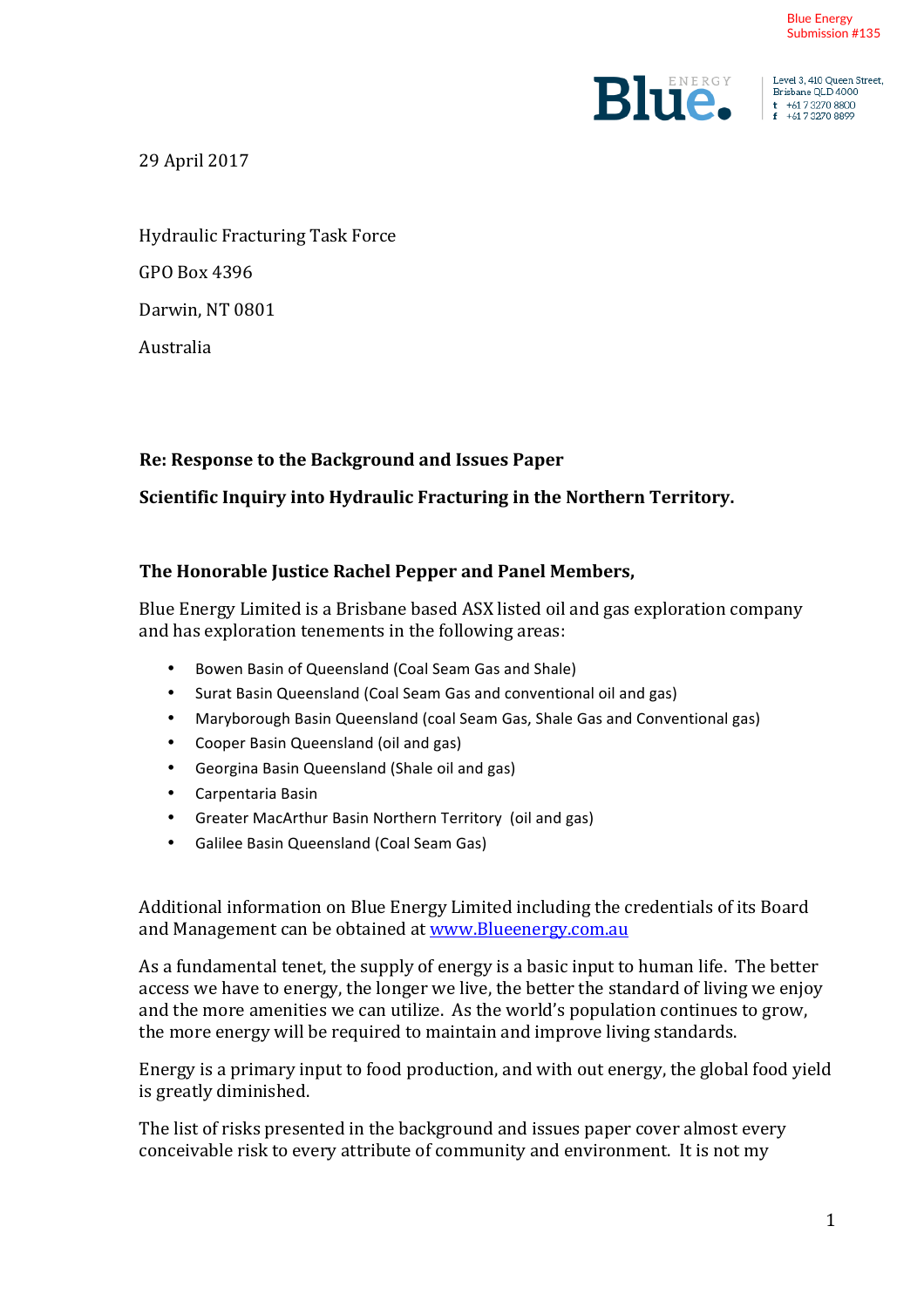

Level 3, 410 Queen Street, Brisbane QLD 4000  $t +61732708800$ <br>f  $+61732708899$ 

intention to address each and every one of these, as I am sure there are those from my industry with far greater resources to apply to this than I can bring to bear. Furthermore, there are recent examples that give actual evidence of the impacts of the gas sector on communities. I would urge the panel members to look at the examples of Roma, Chinchilla, Miles and Dalby in Southern Queensland, where the Coal Seam Gas industry has developed. These areas by and large have a much higher population density that the NT and whilst they are demographically very different, these communities have all had concerns about impacts on water, land, air, public health Traditional owner impacts, social and economic impacts from the development of the gas industry. The gas sector in these regions has developed very rapidly with high levels of intense activity for a period of time in areas that are are used for intense cropping as well as cattle grazing.

I will intentionally keep my submission succinct as it is clear that this type of process (an inquiry into fracture stimulation) has been undertaken by many other jurisdictions both here in Australia and internationally, and therefore I do not wish to take up the Panel members' time (or my own) by repeating scientific and engineering factual data that these other investigative bodies have discovered, and which have all drawn upon the same baseline data sets available for the gas sector worldwide.

Having said this, the following high-level points are pertinent to ypur current deliberations:

- 1. The Hydraulic Fracture Stimulation (HFS) process was first developed in 1949 (last century).
- 2. HFS was designed to enhance oil and gas production rates (flow rates) from low permeability reservoirs (ie to achieve an economic flow rate of oil and gas where, if left to flow by itself a reservoir would not produce oil or gas at economic rates). That is to say  $-$  it is used to make oil and gas projects economic. It broad terms, Permeability is equivalent to NPV (net present value).
- 3. There are very few onshore oil and gas provinces in Australia today where gas can be economically produced without HFS
- 4. The HFS process is well documented (see www.onepetro.org for engineering details).
- 5. The HFS process is a standard technique used in oil and gas exploration and production worlwide.
- 6. The geological rock formations in the Northern Territory that are prospective for oil and gas discovery are all very old  $(445 - 1,800$  million years old) and they are all of low permeability, and will all require some form of stimulation to promote enhanced (economic) oil and gas flow rates. With out HFS and horizontal drilling, there will be no future economic oil and gas production in the onshore of the Northern Territory.
- 7. In the United States (US) there are between 1.1 and 1.7 million oil and gas wells that have had HFS used. The panel should satisfy itself on the number of verified cases of aquifer contamination compared to the number and scale of HFS wells in that country to see if likelihood and impact criteria for this inquiry are reasonable.
- 8. HFS wells are responsible for 66% of US gas production as at May 2016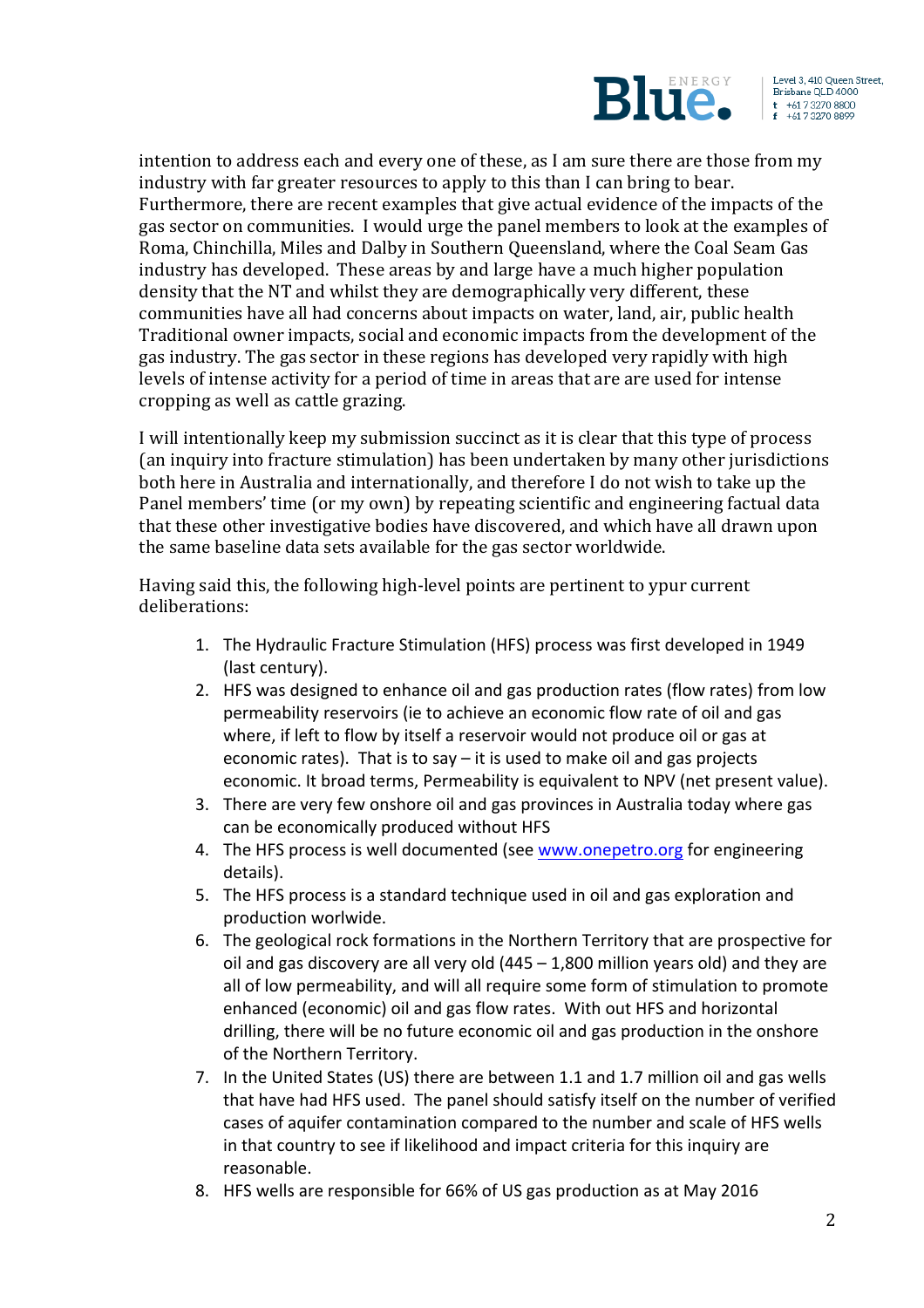

- 9. US greenhouse emissions from the energy sector have declined to 1993 levels as domestic gas use has increased (due to the abundant supply of low price gas brought to market as a result of HFS and horizontal drilling and the resultant gas use for electricity generation which has displaced coal - (US EPA Inventory of US Greenhouse Gas Emissions and Sinks 1990-2014 (April 15 2016).
- 10. It is arguable but highly probable that the US shale gas industry has been responsible in part for bringing the US economy out of the GFC since 2008.
- 11. There are no widespread aquifer contamination issues from HFS processes given the documented and verified cases versus the number of HFS wells in existence.
- 12. There have been 5 Australian studies into either Coal Seam Gas and or HFS conducted by independent panels (including CSIRO, and the Australian Council of Learned Academics). Coal Seam Gas can also be viewed as "Unconventional Gas". These all concur that HFS "risks" if properly regulated can be managed.
- 13. Small scale seismic events that have been documented and sensationally attributed to HFS are mostly from water injection processes and not HFS activity. But by its very nature, HFS induces small fractures in rocks, but to extend this to creating a significant earthquake size events is an overreach. Any quarrying, mining or tunneling process using blasting could be equally accused of initiating small seismic events, but these would also all be too small to be of any significance.
- 14. There have been at least 12 European Studies into HFS including by the UK House of Commons and the UK Royal Society and Royal Academy of Engineering. Thee reports agree that with adequate regulation HFS poses little risk to the environment.
- 15. The US EPA conducted its own study into HFS and has identified certain conditions during the HFS process where there is increased risk of impacts. These are largely identified in the ancillary processes, such as water usage, surface handling of frac fluid, well integrity, injection directly into aquifers, or disposal of frac fluid. All these circumstances are identifiable and routinely managed by industry to minimise the risk of incident. These are base business activities that are managed.
- 16. Risk assessments are always conducted by Operators when conducting HFS activities. The likelihood of an incident is generally low (ie most risk scenarios are minimised) and any resultant environmental consequences (ie impact) to the environment are equally low, given the small volumes of "chemicals" used and the diluted nature of their application when compared to the amount of water used and the volumetric size of the aquifers, should there be any direct exposure to an aquifer. (which, by design does not occur) I would argue that if HFS is seen as a risk to the environment then back-flushing of backyard swimming pools into stormwater drains be banned, or indeed ensuring no car or truck ever drops any oil whatsoever on the roads (which will end up in stormwater drains and flushed into the environment.

The inordinate number of independent scientific studies into the HFS technique, all suggest that if properly regulated, there is no reason to ban HFS as un-safe.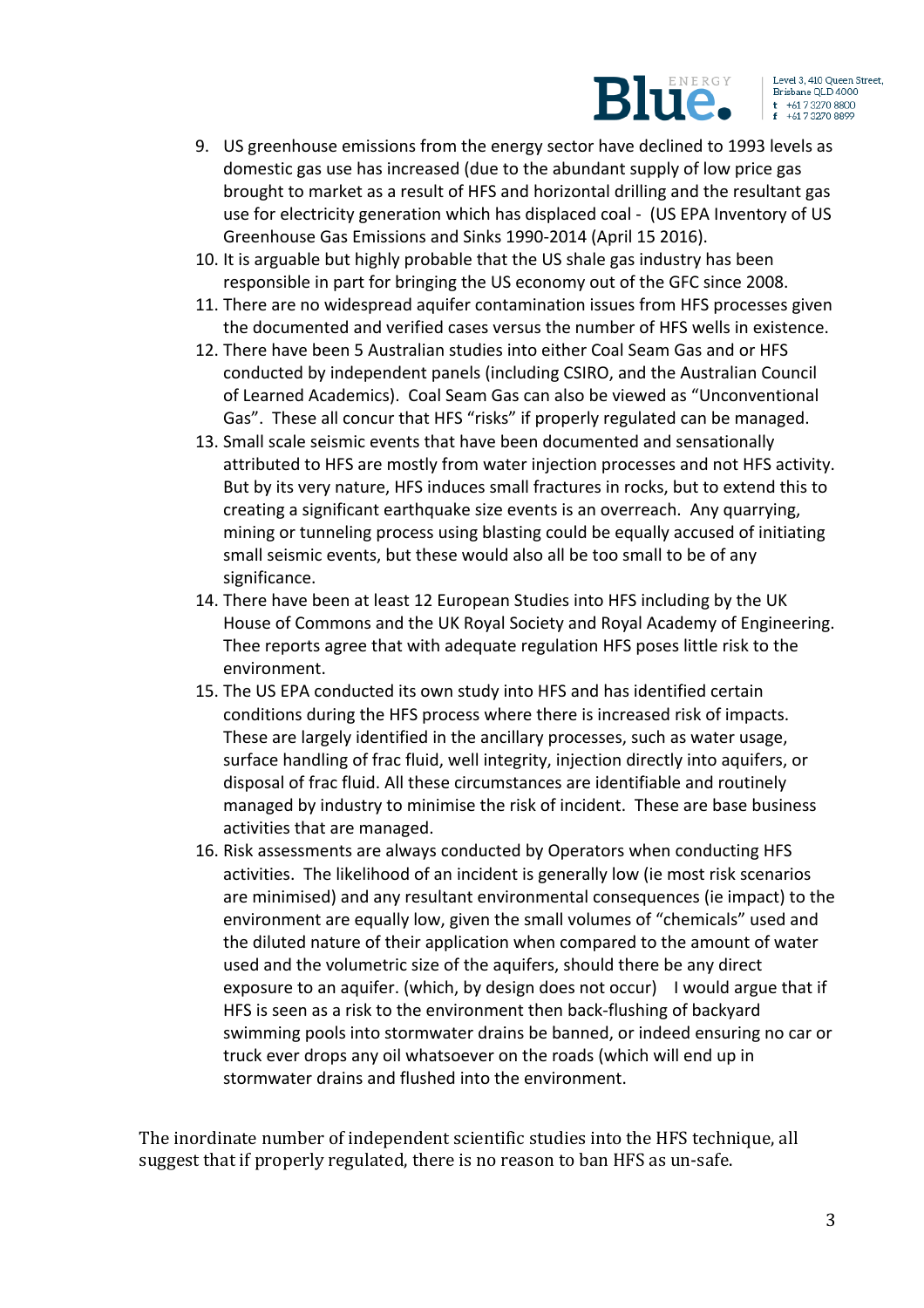

Level 3, 410 Queen Street, Brisbane QLD 4000  $t + 61732708800$ 

HFS was originally developed for use in "conventional" gas and oil wells. The Cooper details and  $\frac{1}{2}$ Basin supplied Sydney and Adelaide with gas for decades from wells that used HFS. The NT's own former Power and Water Corporation and the township of Alice Springs have been supplied with gas from the Amadeus Basin fields (Mereenie and Palm Valley) for decades. A large number of the producing wells in the Amadeus providing this supply have used HFS. There should therefore be a plethora of available data within the files of the NT Regulator on the environmental effects, if any, of HFS in the Amadeus Basin.

There is essentially no technical difference between an HFS **process** for a "conventional" gas well compared with the HFS **process** used in Coal Seam Gas or Shale wells. Horizontal drilling techniques are also used for Shale, conventional and Coal Seam Gas wells. To allow HFS for "conventional" gas wells in the NT and outlaw HFS for Shale gas well drilling was a political outcome and has no scientific basis. The only difference is in the ultimate numbers of wells.

Over 60% of gas supplied to the Australian East Coast Gas Market comes from Coal Seam Gas (both domestic and Export LNG markets) some of which come from HFS wells.

From a social impact perspective, again I would urge the panel to look at the experiences in the Surat Basin of Queensland. Talk to the regional mayors, the land holders and the community leaders, who actually lived through the transition, rather than those who agitate against the industry from a position outside those communities and regions.

It should be remembered that banning the use of HFS will shut down the onshore gas exploration industry in the NT and will leave oil and gas in the ground and undeveloped in the Territory. To be clear, if explorers are prevented from using HFS in exploration or appraisal wells, there will be no ability to assess the econoimic viability of a successful exploration, and therefore the investment in exploration is completely unjustified if industry is prevented from using a technique which enables economic production from otherwise uneconomic rocks. Banning HFS will prevent further oil and gas investment in the onshore NT, together with jobs and skills development for all territorians. It will restrict Traditional Owner economic independence as there will be no more production royalties paid to the government or to Traditional Owners. As an example, the CLC has received hundreds of millions of dollars in royalty payments from oil and gas production from the Mereenie and Palm Valley oil and gas fields, which the CLC has disbursed to the traditional land owners. Shutting down the gas industry by banning HFS will deny other traditional landowners of the opportunity to obtain the same benefits that those royalties bring to the traditional landowners around those existing fields. It will also not break the cycle of the NT being a net recipient of GST from the richer states.

Restricting HFS activity to just the Beetaloo Basin will impugn exploration in the NT and is not rational. Why is the Beetaloo Basin special, other than it has shown early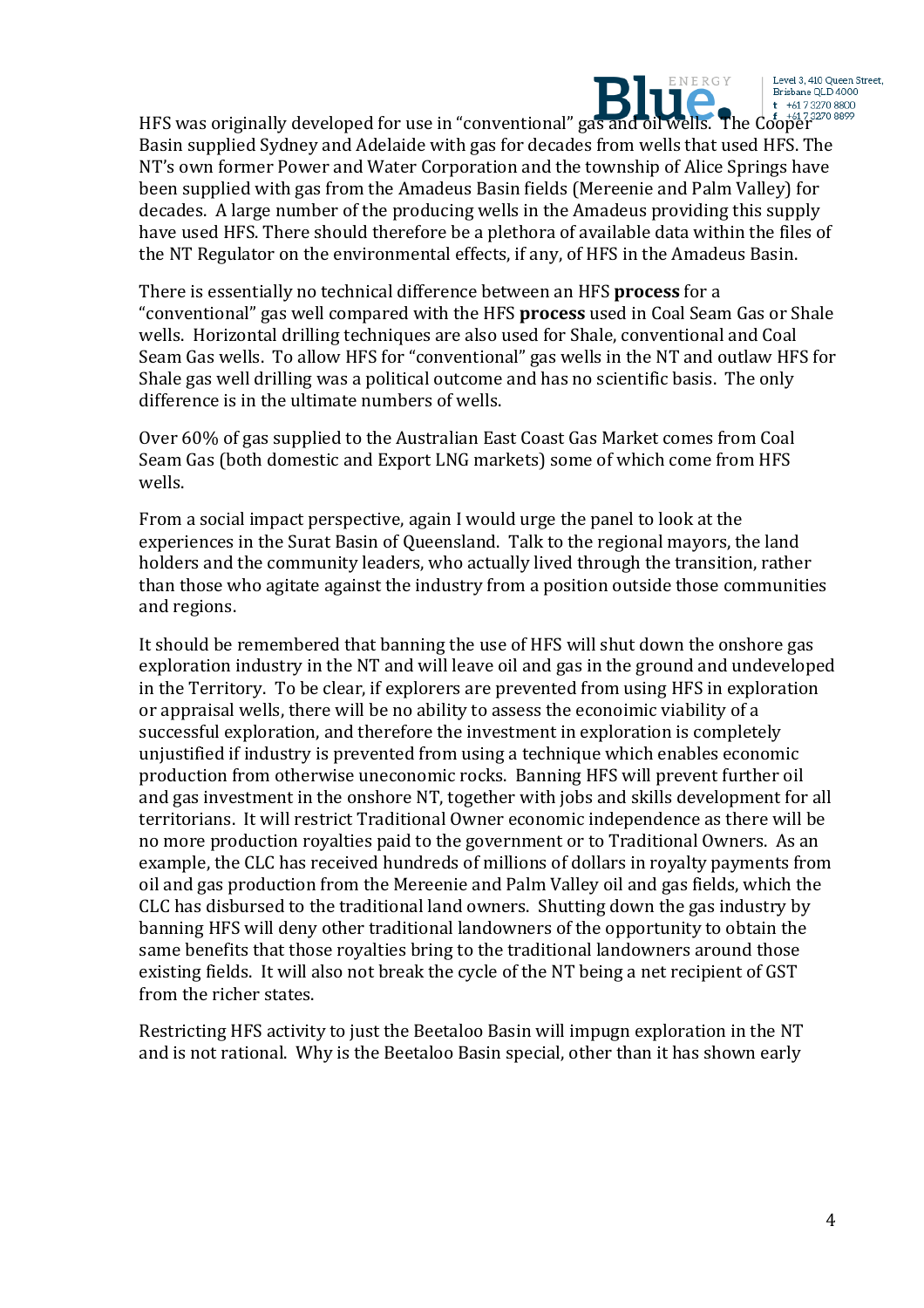

Level 3, 410 Queen Street, Brisbane QLD 4000  $t$  +61 7 3270 8800<br> $f$  +61 7 3270 8899

promise for shale gas prospectivity? Restricting exploration slows reduces the Does the Regulator restrict where gold or iron ore explorers may explore or even where petrol stations are opened (if you consider risks to air, water and public health and safety petrol stations should be banned)

Yours sincerely

MIPHIL

John Phillips

Chief Executive Officer and Managing Director

**Blue Energy Limited**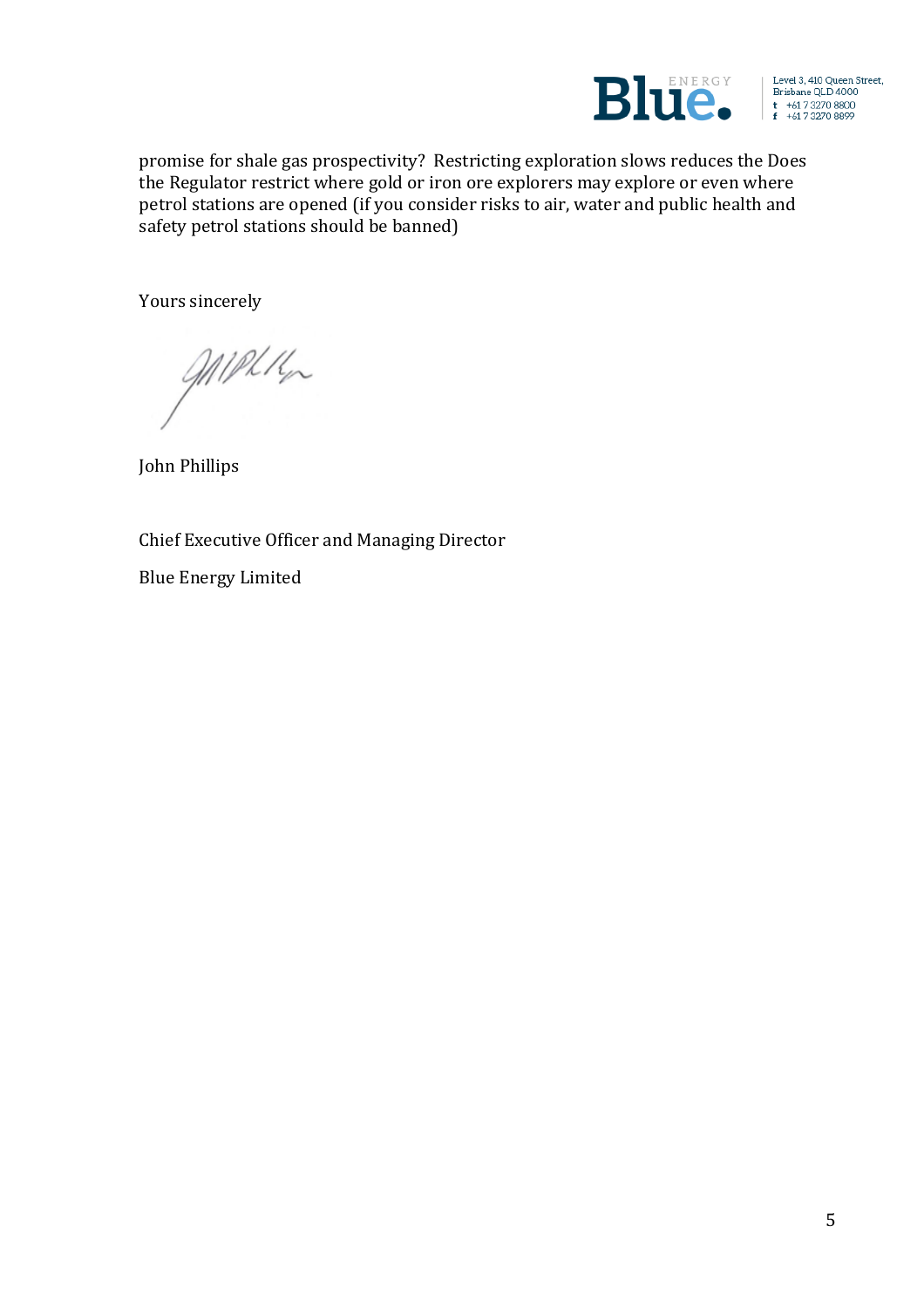

### **Reference Studies**

- Fracfocus. *Hydraulic fracturing: The process*
- Society of Petroleum Engineers, *Hydraulic Fracturing 101*: George E. King, Apache Corporation – (2012) (PDF: 6.95 MB)
- GISERA (Gas Industry Social & Environmental Research Alliance) Australia. *Shale gas in Australia* (2014) (PDF: 0.23 MB)
- International Monetary Fund (2011) *World Economic Outlook Unconventional Gas* (PDF: 0.17 MB)
- Statistics (including Hydraulic Fracturing) in Australia APPEA. (link)
- United States Environmental Protection Authority *Hydraulic Fracturing* (link)
- CSIRO. What is Hydraulic Fracturing? (link) What is Hydraulic Fracturing Fact Sheet (PDF: 0.167 MB)
- Government of South Australia, *The Facts about natural gas and fracture stimulation in South Australia* (PDF 2.8 MB)

See also: **OnePetro** which offers numerous scientific references papers published on the rock mechanics, lab research, modelling, case histories, diagnostics, design, execution, and evaluation of hydraulic fracturing.

## **Australian reports**

- Northern Territory Independent Inquiry into Hydraulic Fracturing (2014). (PDF: 7.57MB)
- Independent Review into Coal Seam Gas of the NSW Chief Scientist and Engineer (2014) (link to reports)
- CSIRO for NSW Chief Scientist (2012). (**Error! Hyperlink reference not valid.**)
- CSIRO, Jeffrey, RG (2012) *Hydraulic Fracturing for Coal Seam Gas (CSG) Stimulation in NSW.*
- Australian Council of Learned Academies (ACOLA) (2013). (PDF: 8.63 MB)

# **European studies**

- UK House of Commons Energy and Climate Change Committee, *Report of Inquiry into Shale Gas* (2011). (PDF: 1.5 MB)
- UK Royal Society and Royal Academy of Engineering, *Shale gas extraction in the UK: a review of hydraulic fracturing* (2012) (PDF: 7.9 MB)
- French Académie des Sciences (December, 2012). (PDF: 5.1 MB)
- French General Council of Industry, Energy and Technology (CGIET) and the General Council of the Environment and Sustainable Development (CGEDD) (2012) (PDF: 2.7 MB)
- Dutch Ministry of Economic Affairs (2013) (PDF: 0.62 MB *not translated* )
- Scottish Government, Independent Expert panel, *Report on Unconventional Oil*

*and Gas* (2013). (PDF: 2.0 MB)

- Germany, Ministry of the Environment, *Environmental Impacts of Fracking Related to Exploration and Exploitation of Unconventional Natural Gas Deposits* (2013) (PDF: 9.1 MB – translated)
- Acatech, German Academy of Science and Engineering, *Hydraulic Fracturing, A technology under discussion* (2015) (PDF: 1.33MB – not translated)
- Lithuanian Academy of Sciences, *Genesis of shale geological formations and hydrocarbon extraction: impact on environment and human health* (2014) (PDF: 3.7MB – translated)